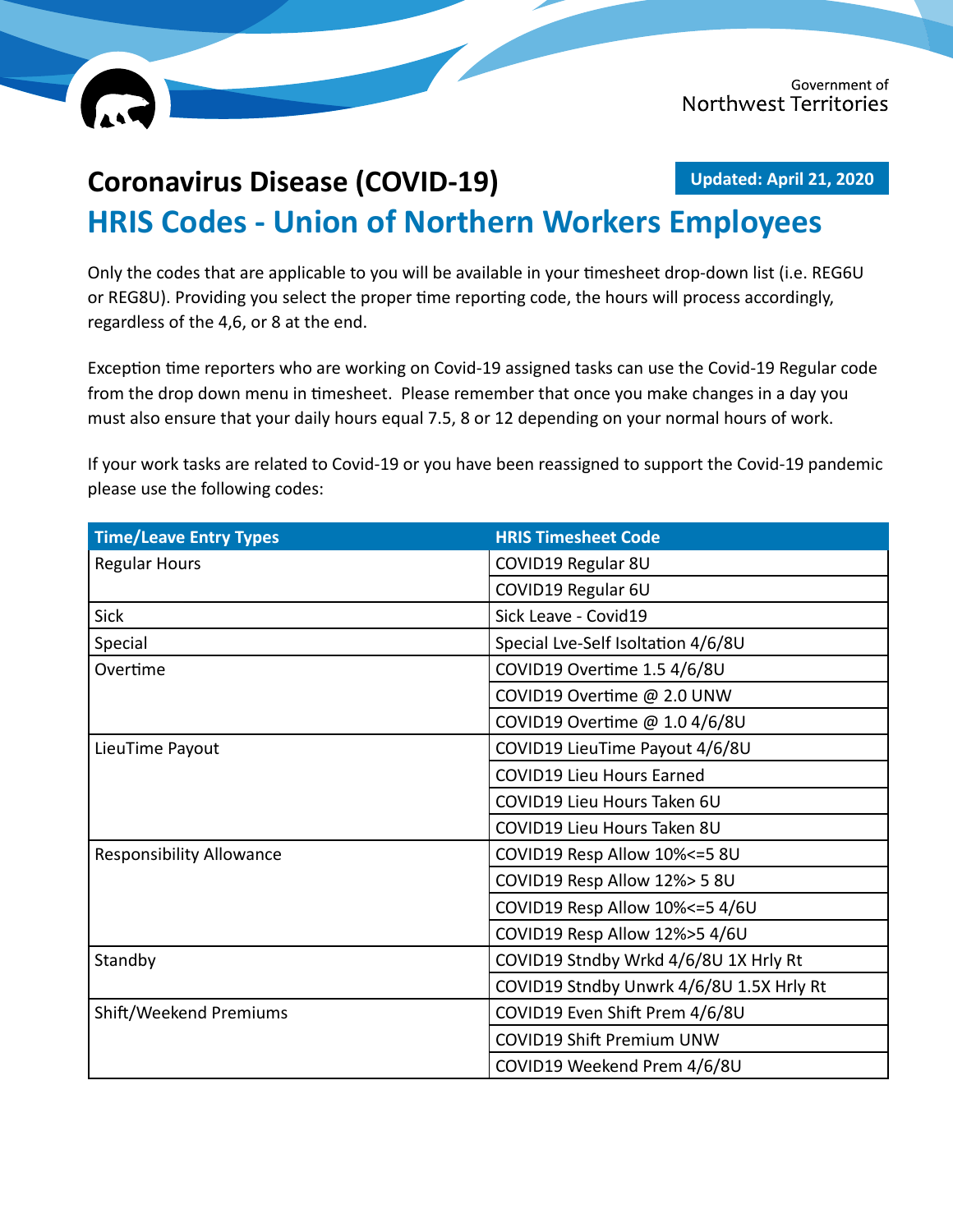## **COVID-19 HRIS Codes - Union of Northern Workers Employees**

| <b>Time/Leave Entry Types</b>  | <b>HRIS Timesheet Code</b>            |
|--------------------------------|---------------------------------------|
| Call Back                      | COVID19 Callback @ 2.0                |
|                                | COVID19 Banked Call Back Taken 6U     |
|                                | <b>COVID19 Call Back Hrs Earned</b>   |
|                                | COVID19 Callback @ 1.0 4U/6U/8        |
|                                | COVID19 Callback @ 1.5 4U/6U/8        |
|                                | COVID19 Banked C B Taken 8U           |
|                                | COVID19 Banked CB Pay Out 4/6/8U      |
| <b>Electronic Call Back</b>    | <b>COVID19 Electronic Call Back 4</b> |
|                                | <b>COVID19 Elect Call Back Earn</b>   |
|                                | COVID19 Elect Call Bk 1.5 UNW         |
|                                | COVID19 Elect Call Bk 2.0 UNW         |
| <b>Rest Periods</b>            | COVID19 Rest Period OT 8U             |
|                                | COVID19 Rest Period ECB 8U            |
|                                | <b>COVID19 Rest Period EMERG 8U</b>   |
|                                | COVID19 Addl Rest Pd EMERG 8U         |
|                                | COVID19 RestPeriod CB Cover 8U        |
|                                | COVID19 RestPerid ECB Cover 8U        |
|                                | COVID19 RestPdCover@1.5 4/6/8U        |
|                                | COVID19 RestPdCover@2.0 4/6/8U        |
|                                | COVID19 RestPerid 1.01 CB 4/6U        |
|                                | COVID19 Rest Period OT 4/6U           |
|                                | COVID19 Rest Period ECB 4/6U          |
|                                | COVID19 Rest Period EMERG 4/6U        |
|                                | COVID19 Add Rest Pd EMERG 4/6U        |
|                                | COVID19 Rest PeridCBCover 4/6U        |
|                                | COVID19 RestPdRel ECB Cov 4/6U        |
| Committee/Conventions/Seminars | COVID19 Committee Work (HB) 6U        |
|                                | COVID19 Comm Service (HB) 6U          |
|                                | COVID19 Conv/Seminars (HB) 6U         |
|                                | COVID19 Committee Work (HB) 8U        |
|                                | COVID19 Comm Service (HB) 8U          |
|                                | COVID19 Conv/Seminars (HB) 8U         |
| Education                      | COVID19 Ed - Extramural (HB) 6U       |
|                                | COVID19 Ed - Inservice (HB) 6U        |
|                                | COVID19 Ed-Orientation (HB) 6U        |
|                                | COVID19 Ed - Extramural (HB) 8U       |
|                                | COVID19 Ed - Inservice (HB) 8U        |
|                                | COVID19 Ed-Orientation (HB) 8U        |